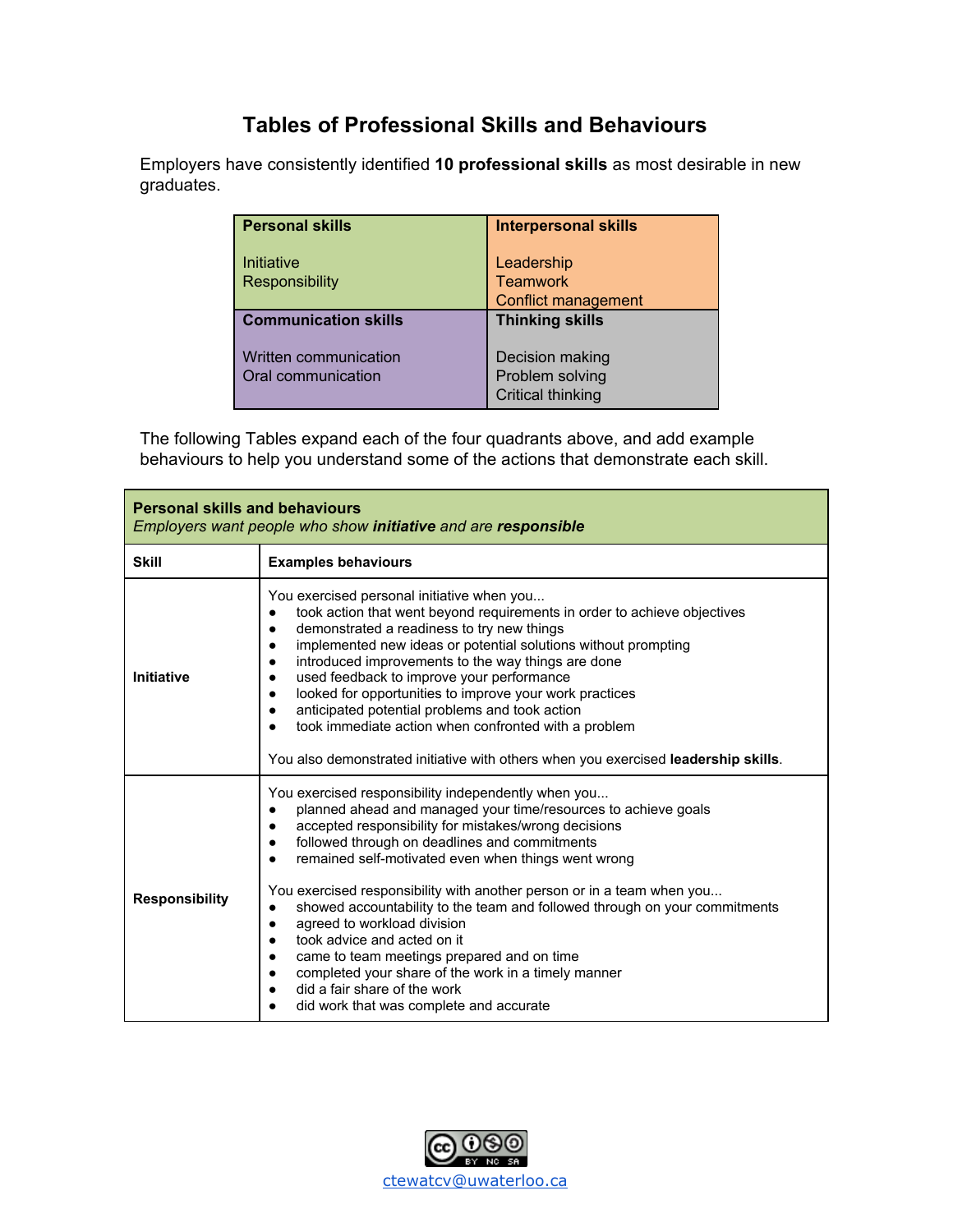| <b>Interpersonal skills and behaviours</b><br>Leadership, teamwork, and conflict management are examples of interpersonal skills, i.e. the<br>ability to get along with others |                                                                                                                                                                                                                                                                                                                                                                                                                                                                                                                                               |  |
|--------------------------------------------------------------------------------------------------------------------------------------------------------------------------------|-----------------------------------------------------------------------------------------------------------------------------------------------------------------------------------------------------------------------------------------------------------------------------------------------------------------------------------------------------------------------------------------------------------------------------------------------------------------------------------------------------------------------------------------------|--|
| <b>Skill</b>                                                                                                                                                                   | <b>Example behaviours</b>                                                                                                                                                                                                                                                                                                                                                                                                                                                                                                                     |  |
| Leadership                                                                                                                                                                     | You exercised leadership skills when you<br>took responsibility for the direction and actions of a team<br>introduced improvements to the way things were done<br>provided constructive feedback to others on the team<br>motivated others on the team to do their best<br>made sure that everyone on the team understood important information<br>made sure that everyone was helping with the project<br>helped the team to plan and organize its work<br>delegated tasks and responsibilities that leveraged others' strengths             |  |
| <b>Teamwork</b>                                                                                                                                                                | You facilitated teamwork when you<br>shifted between a leading and supporting role to help team dynamics and goals<br>responded constructively and respectfully to the opinions/ideas/differences of others<br>worked effectively with different personalities in a team<br>collaboratively adjusted to changing requirements/goals/deadlines<br>collaborated by sharing information virtually/in person that supported the success of<br>the team<br>helped improve communication among team members and facilitate the exchange of<br>ideas |  |
| <b>Conflict</b><br>management                                                                                                                                                  | You managed team conflicts when you<br>listened carefully to the arguments of both parties and assessed the logic of their<br>reasoning<br>negotiated differences of opinion so all parties felt respected and heard<br>listed all the issues important to both sides and identified the key concerns<br>distinguished between points that could and could not be compromised<br>understood any outside forces that were affecting the problem<br>used tact and diplomacy to defuse tensions                                                  |  |

## **Communication skills and behaviours**

*Communication skills are critical to interacting with others. These include written and oral forms of communication*

| <b>Skill</b>                    | <b>Example behaviours</b>                                                                                                                                                                                                                                                                                                                                                                                                                                                                                     |
|---------------------------------|---------------------------------------------------------------------------------------------------------------------------------------------------------------------------------------------------------------------------------------------------------------------------------------------------------------------------------------------------------------------------------------------------------------------------------------------------------------------------------------------------------------|
| <b>Written</b><br>communication | You communicated in writing when you<br>clarified your thoughts and the purpose of your communication before you started<br>writing<br>communicated ideas clearly, concisely and persuasively<br>٠<br>wrote and edited documents using appropriate grammar, punctuation, and structure<br>$\bullet$<br>decided on a logical order for what you had to say<br>wrote in a style appropriate to the audience<br>$\bullet$                                                                                        |
| Oral<br>communication           | You communicated in speaking when you<br>clearly expressed your thoughts orally to persuade and hold the attention of an<br>audience<br>varied your tone, pace and volume to enhance the communication and encourage<br>$\bullet$<br>questions<br>listened actively and asked questions to understand other people's viewpoints<br>$\bullet$<br>reflected back what the speaker said in other words to clarify understanding<br>$\bullet$<br>encouraged the speaker to elaborate and to define their problems |